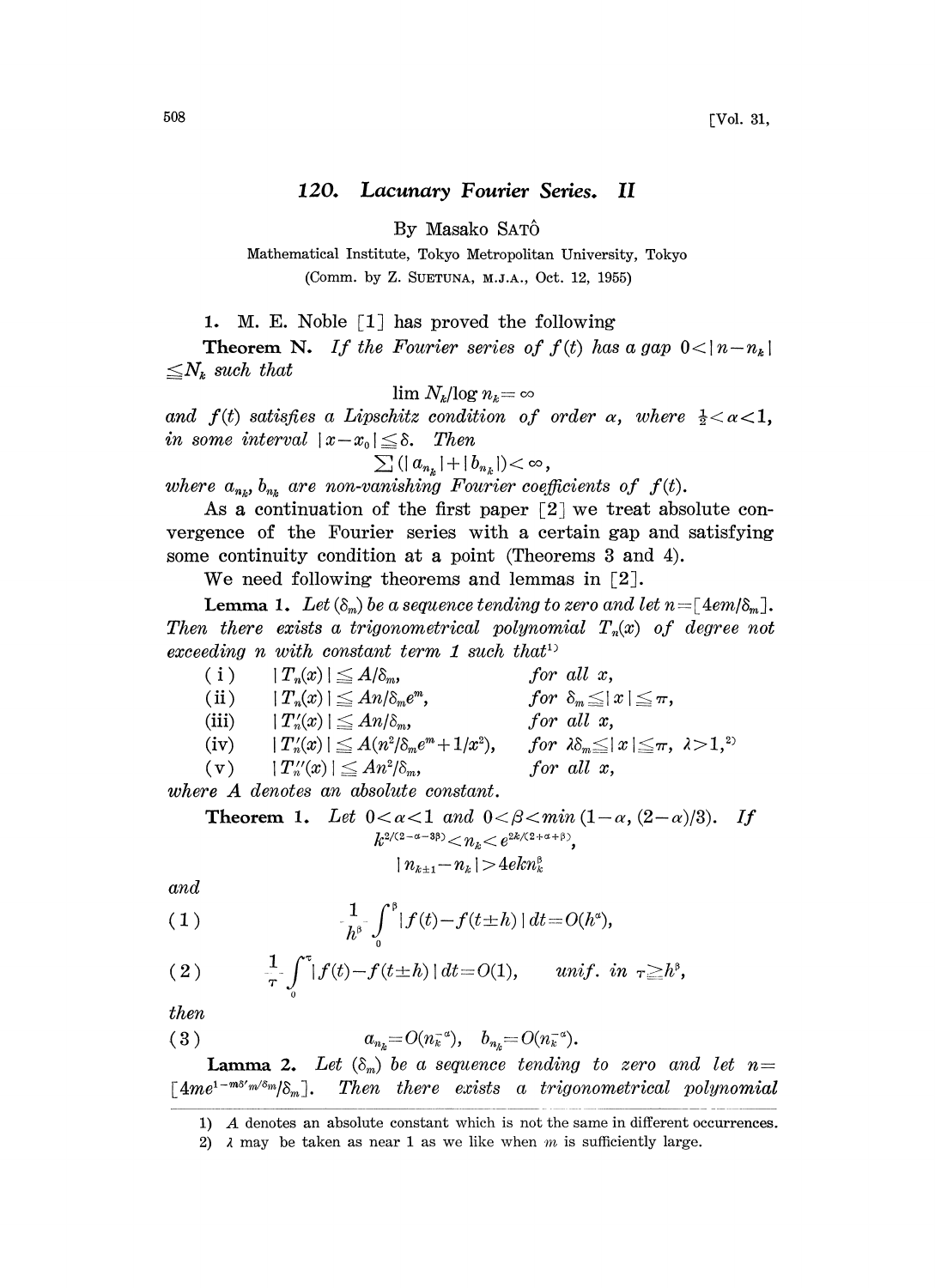$T_n(x)$  of degree not exceeding n with constant term 1, satisfying the  $conditions (i), (iii), (v) in Lemma 1 and$ 

 $\begin{array}{lll} \Pi'(i^{\prime}) & & |T_n(x)| \leq A n / \delta_m e^{(1-m\delta' m/\delta_m)(m-1)}, \; \delta_m \leq |x| \leq \pi, \ \Pi'(i^{\prime}) & & |T_n'(x)| \leq A (n^2 / \delta_m e^{(1-m\delta' m/\delta_m)(m-1)} + 1/x^2), \; \lambda \delta_m \leq \pi. \end{array}$  $\left|\,T''_n\!(x)\,\right|\leq A(n^2/\delta_m e^{(1-m\delta' m/\delta_m)(m-1)}+1/x^2),\,\,\lambda\delta_m\!\leq\!|x|\!\leq\!\pi,\,\,\lambda\!>\!1.$ **Theorem 2.** Let  $0 < \alpha < 1$ ,  $0 < \beta < (2-\alpha)/3$ , and  $\gamma > 2/min (1-\beta, 2-\alpha-3\beta)$ 

(or especially  $0 < \beta < (1-\alpha)/2$  and  $\gamma > 2/(1-\beta)$ ). If the Fourier coefficients of  $f(t)$  vanish except for  $n = [k^r] (k=1, 2, 3,...)$  and the conditions (1) and (2) of Theorem <sup>1</sup> are satisfied, then (3) holds.

2. Theorem 3. Let  $1/2 < a < a < 1$ ,  $0 < \beta < (2-\alpha)/3$ , and  $\beta/2 < a-a$  $\leq (2-\alpha-\beta)/4$ . If

$$
k^{1/(2a-2a-\beta)} < n_k < e^{2k/(2+a+\beta)},
$$
\n
$$
|n_{k+1}-n_k| > 4ekn_k^{\beta}
$$

and

(4) 
$$
\frac{1}{h^{\tilde{\theta}}} \int_0^{h^{\tilde{\theta}}} |f(t) - f(t \pm h)|^2 dt = O(h^{2\alpha}) \text{ as } h \to 0,
$$

(5) 
$$
\frac{1}{\tau} \int_0^{\tau} |f(t) - f(t \pm h)|^2 dt = O(1) \quad \text{unif. in } \tau > h^{\beta}
$$
  
then  
(6) 
$$
\sum (|a_{n_k}| + |b_{n_k}|) < \infty,
$$

then

$$
(6) \qquad \qquad \sum (|a_{n_k}|+|b_{n_k}|)<\infty,
$$

where  $a_{n_k}$ ,  $b_{n_k}$  are the non-vanishing Fourier coefficients of  $f(t)$ .

**Proof.** Let  $\delta_k = 1/n_k^{\beta}$  and choose a sequence  $M_k = [4ek/\delta_k]$  and let  $T_{M_k}(x)$  be the trigonometrical polynomial of Lemma 1. Let us pu

$$
g_{\rm a}(x) \!=\! f\Big(x\!+\!\frac{\pi}{4n_{\rm a}}\Big)\!-\! f\Big(x\!-\!\frac{\pi}{4n_{\rm a}}\Big)
$$

then

$$
g_{\lambda}(x) \sim \sum_{\mathbf{0}}^{\infty} 2 \sin \frac{n\pi}{4n_{\lambda}} \cdot (b_n \cos nx - a_n \sin nx).
$$

Then the *n*th Fourier coefficients  $\alpha_n$ ,  $\beta_n$  of  $g_k(x)T_{M_k}(x)$  are given by

$$
\alpha_{n_p} = 2 \sin \frac{n_p \pi}{4n_k} b_{n_p}, \quad \beta_{n_p} = -2 \sin \frac{n_p \pi}{4n_k} a_{n_p}, \quad (n_k \leq n_p \leq 2n_k).
$$
  
On the other hand, by Theorem 1 we have

 $a_{n_k} = O(1/n_k^a), \quad b_{n_k} = O(1/n_k^a).$ 

Since 
$$
\sum 1/n_k^{2\alpha} < \infty
$$
,  $f(x)$  belongs to the  $L^2$ -class. Thus we have\n
$$
\frac{1}{2} \sum_{n_k}^{2n_k} (a_n^2 + b_n^2) \leq \sum_{n_k}^{2n_k} (a_n^2 + b_n^2) \sin^2 \frac{n\pi}{4n_k}
$$
\n
$$
\leq \frac{1}{4} \sum_{n_k}^{2n_k} (\alpha_n^2 + \beta_n^2) \leq \frac{1}{4\pi} \int_{-\pi}^{\pi} g_k^2(x) T_{M_k}^2(x) dx
$$
\n
$$
= \frac{1}{4\pi} \Big[ \int_0^{\pi} + \int_{-\pi}^0 \Big] g_k^2(x) T_{M_k}^2(x) dx = \frac{1}{4\pi} \Big[ I_1 + I_2 \Big].
$$

By integration by parts